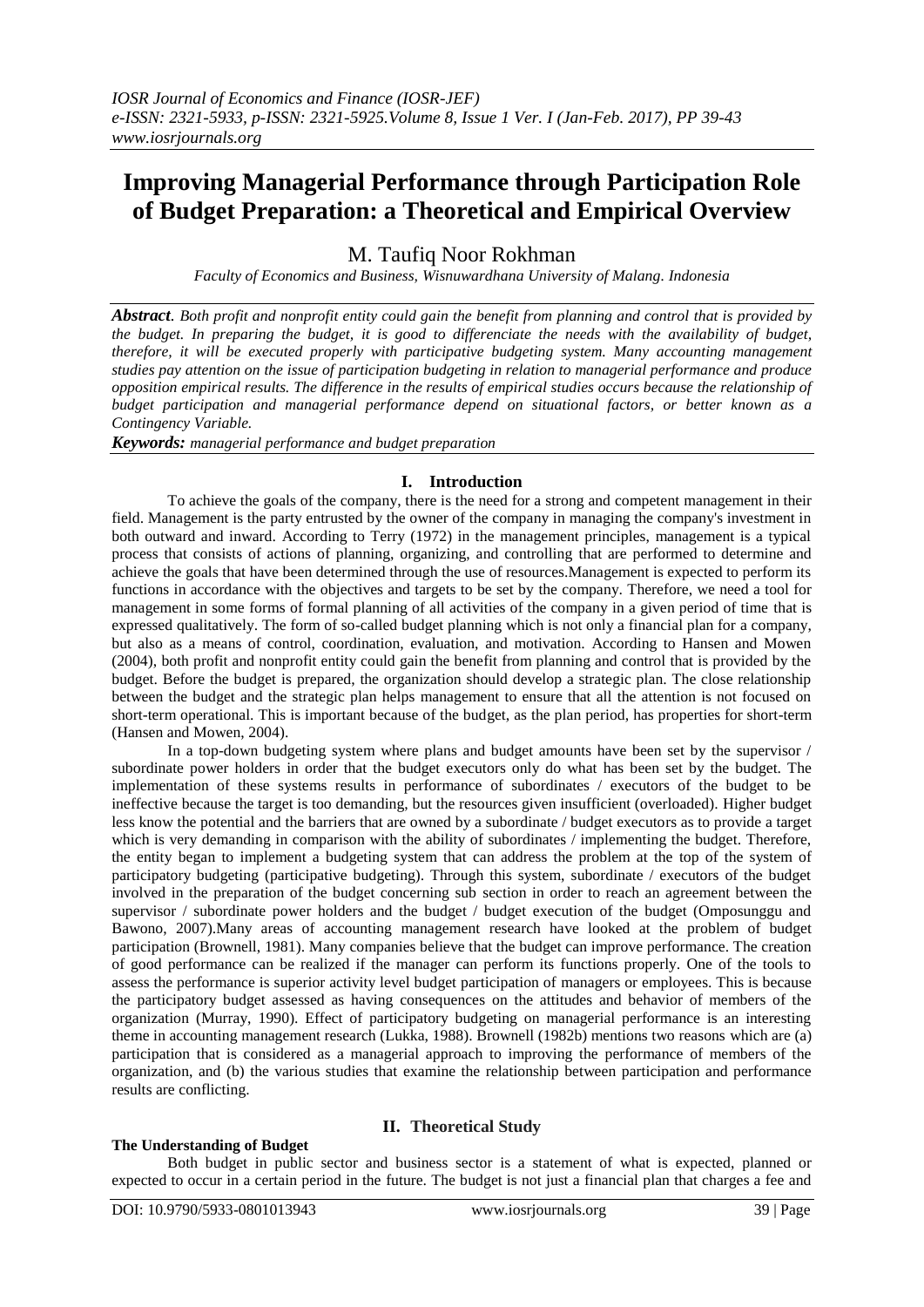revenue responsibility center within an organization but also a tool for top-level managers to control, coordinate, communicate, evaluate performance, and motivate subordinates (Kenis, 1979). Budget is a work plan that is expressed quantitatively and measured in monetary unit standard for translating the objectives and strategy of the company in operational units (Hansen and Mowen, 2004). Budget has two roles. First, it serves as planningin which the budget contains a summary of the organization's financial plan in the future. Second, it serves as the performance criteria such as the budget is used as a control system for measuring managerial performance. Budget is a very important thing in an organization.

Budget in the business sector according to Siegel et al., (1989) is the managerial planning of the activities expressed in the financial framework. Budget is also a comprehensive profit planning in a short term period which implements the goals and objectives into a company's operations. Furthermore, Hanson, (1966) stated that the budget is a formal statement made by the management of the plans that will be done in the future in a given period, which will be used as a guideline in the implementation of activities during the period. Therefore, the implementation of budget participation which is in not a right condition will damage the participation of employee motivation and decrease the effort to achieve corporate goals.Meanwhile, in the public sector, the state budget is a statement of the estimated expenditures and receipts that are expected to occur in a future period, as well as data on expenditures and the real income from the past. As said by Mardiasmo, (2002) budget is a financial plan to allocate financial resources through the political process to serve the needs of different communities. Country / area as a public sector entity also use the budget as a tool to achieve the goal. This is supported by Suparmoko (2000) who has argued that the budget is a list or a detailed statement of income and expenditure are expected within a specified period.Based on the above definitions, it can be concluded that the budget is a plan that is systematically arranged in the form of quantitative data and expressed in monetary units which covers all the needs of the company's activities for a certain period of time and is used as a management tool for planning, control and performance assessment in order to achieve organizational goals.

# **Budget Participation**

Budget in both business sector and public sector are a statement of what is expected, planned or expected to occur in a certain periond in the future. The budget is not just a financial plan that charges a fee and revenue responsibility center within an organization but also a tool for top-level managers to control, coordinate, communicate, evaluate performance, and motivate subordinates (Kenis, 1979). Budget in the business sector and according to Siegel et al., (1989) it is the managerial planning of the activities expressed in the financial framework. Budget is also planning that has a comprehensive profit in the short term period that implements the goals and objectives into a company's operations. Furthermore Hanson, (1966) stated that the budget is a formal statement made by the management of the plans that will be done in the future in a given period which will be used as a guideline in the implementation of activities during the period. Therefore, the implementation of budget participation in a condition that is not right then it will damage the participation of employee motivation and decrease the effort to achieve corporate goals. Meanwhile, in the public sector, the state budget is a statement of the estimated expenditures and receipts that are expected to occur in a future period, as well as data on expenditures and receipts is really occur in the past (Mardiasmo, 2002). Supranto (2006) concluded that the budget process is a process of accounting and management processes. The accounting process for the preparation of the budget is the study of the mechanisms; procedures to assemble the data, and the format of the budget. Process management for budgeting is the process of defining the role of each head unit / work units in the implementation of programs or parts of programs and the establishment of centers of responsibility.

# **Participation of Budgeting Plan**

Participation is a concept in which subordinates are involved in decision-making to a certain extent along with the boss in which the decision will have a future impact. Participation is basically an organizational process, where the individual involved and have influence in making decisions that have a direct influence on these individuals. In a broader sense, participation is at the core of the democratic process and therefore it is not natural if applied in an authoritarian organizational structure. In a more specific context, participation in budgeting is a process in which individuals, whose performance is evaluated and awarded, based on the achievement of budget targets, engage and influence in the preparation of the budget targets (Brownell & McInnes, 1983).Becker and Green (1962) defined that participation is a decision-making process shared by two or more parties that will take effect in the future for the decision. The involvement of the leadership of an organization with regard to budgeting is a participation to determine the purpose of the organization. When applied in planning, participation means engaging the lower and middle-level leaders to draw up measures and make decisions regarding the purpose of the organization's operations. According to Argyris, (1952) the contribution of the budgetary process would occur if a subordinate involved to participate in the preparation of the budget. Therefore subordinate level of involvement in the budgeting process is the primary factor that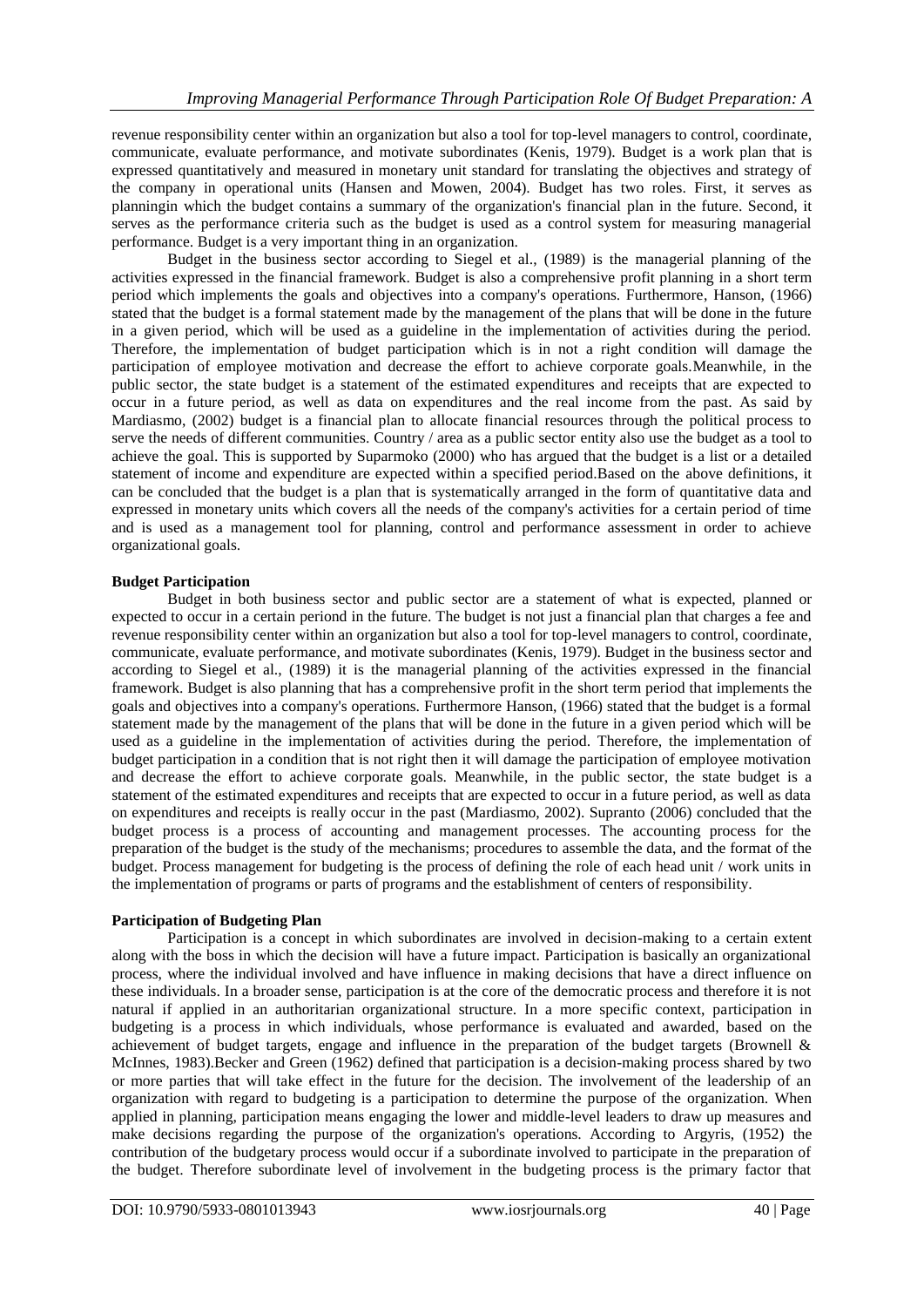distinguishes between the budget participatory and non-participatory budget (Milani, 1975). According to Bahr, (2002) the participation in the preparation of the budget allows the low leaders to negotiate with the leaders on the possibility of budget targets that can be achieved. Participatory budgeting is a process to make a decision shared by two or more parts of the organization and the decision to have an influence on the maker (French et al., 1990 in Siegel et al., 1989). Participation in the preparation of the budget also aims to shape the attitudes, behaviors of employees and managers and foster a motivational effect on the budget goals. Basically participation is a natural process in an organization, in which individuals were directly involved in making decisions that will affect him.

Several studies showed that the participation of more budget bring benefits for the organization. It is stated by Siegel et al., (1989) that the benefits of participation in the budgeting process are: (1) a person involved in the budgeting process that is not only the task but also ego involved in co-operation; (2) the person's involvement will increase the sense of community within the group, because it can improve collaboration between group members in setting goals, and can reduce distress; and (3) one's involvement will reduce the difference in the allocation of resources among units within the organization. However, in the budget there is limited participation. Siegers, (2004) suggested that the process of participation can provide the power, if they received support from the bottom of the leader and staff to be given the opportunity to determine or define the content of their budget, the opposite would be weak when they are not given the opportunity to determine and set the contents of the budget.

### **Managerial Performance**

Managerial performance is one of the factors that can improve organizational effectiveness. Performance can be defined as the level to meet the expectations related to its functions. Managerial performance is a measure of how effective and efficient managers have been working to achieve organizational goals (Stoner, 1992). Managerial performance that has been obtained by the managers is a factor that can be used to enhance the effectiveness of the company. Managerial performance shows the ability of management to execute the functions of management is a business activity, which is of course always with regard to decisionmaking. As according to Williams (2001); David Kroenke (1989) stated that the management in carrying out the functions and activities of business include Planning, Organizing, Briefing, and Controlling that always need information to make decisions.Furthermore Mahoney, (1965) and Rudi (1998), Juniarti & Evelyn (2003), suggested that the ability of management in terms of Planning, Organizing, Briefing, and Controlling may be an indicator of performance evaluation managerial, based on the view that performance management would be better if he has the ability to perform a function or activity of the business, which is influenced by the ability of quality information obtained from the information system of targeted and well integrated, in order to support management in the decision making process.

#### **The Relation of Budget Participation and Managerial Performance**

Becker and Green (1962) defined participation is a decision-making process shared by two or more parties that will take effect in the future for the decision. Argyris, (1952) found the greatest contribution of the budgetary process that would occur if a subordinate involved to participate in the preparation of budgets. Opinion was supported by Bahr, (2002) that the participation in the preparation of the budget provides an opportunity for leaders and staff down to negotiate with their employer about the possibility of budget targets that can be achieved and more realistic. It is based on the idea that when a goal or standard designed participatory is agreed, then lower leader and the staff will internalize goals or standards that as been set, and they also have a sense of personal responsibility to achieve it due to participation involved in the preparation (Milani 1975). According Hasen & Moven (2004) budget is used for means of coordination, communication, performance evaluation and motivation, and includes an orientation and arrangement of employees in an organization or company. In a budgeting, it describes the process of role determination that deals with the responsible parties involved for carrying out the task of achieving the goals set in advance in the budget of an organization or a company. According to Brownell (1982), an organizational, managerial performance is closely related to participation in the preparation of the budget. Budgetary participation illustrates the involvement and influence of the managers in the budgeting process in an organization.

Research on the budget participation and performance has been done by placing the budgeting participation as independent variable and managerial performance as the dependent variable. The results showed that at the beginning of the study the relationship between budgetary participation and performance managers are often contradictory and inconclusive. Brownell and McInnes (1986) found that high participation in budgeting improve managerial performance. Frucot and White (2006) concluded that both the level of managerial and budgetary participation has a relationship (positive) direct managerial performance and job satisfaction. Yuen (2007) found evidence that participation budget is also shown to have a positive and significant impact on managerial performance. Mah'd et al, (2013) respondents who participated in the budget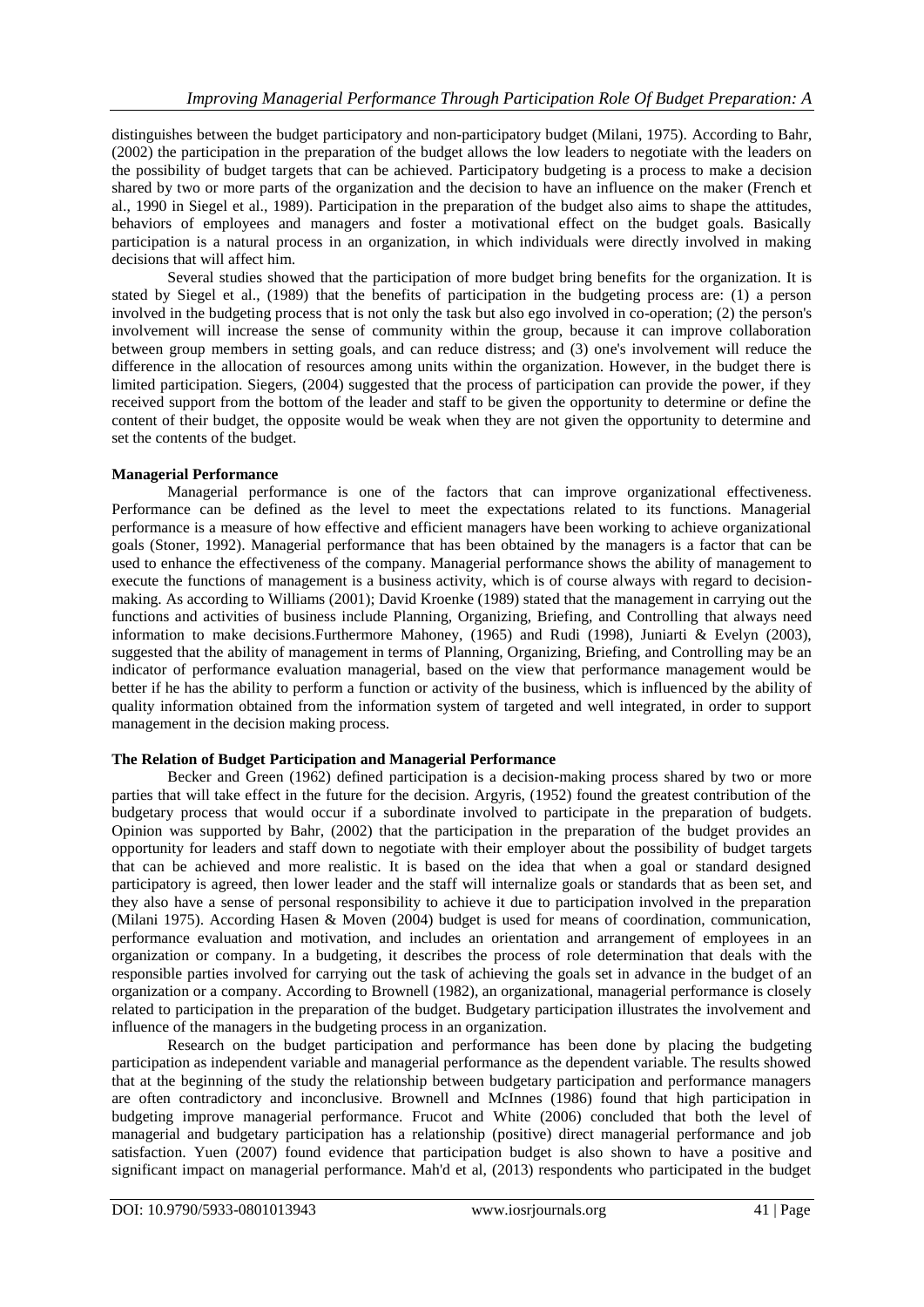had significantly better performance indicators of the respondents who did not participate in the budget.The different results shown by Cherrington and Cherrington, (1973); Milani, (1975); Kenis, (1979); and Morse and Reimer, (1956) found that the budget participation has no significant effect on managerial performance. According to Mercant (1981), a negative relationship between participative budgeting and managerial performance can result from high levels of participation impact on the declining performance. This is caused by the influence of budgetary slack caused by the high participation in the budgeting. Budgetary slack which is disfunctional in the budgeting of this is the work done to organize the budget in hopes of achieving better performance.The big difference in the results of empirical studies occurs because the relationship of budget participation and managerial performance depends on situational factors, or better known as a contingency variable. Contingency approach systematically identifies various conditions or factors that may affect the relationship between budgeting participation with the performance of managers, so the relationship becomes strong and clear (Anthony and Govindarajan, 1998). Given this approach, the nature of the relationships exists in the budget participation with the performance of managers of different possibilities for each condition. The use of the contingency framework enables these factors act as moderating or intervening variables that will affect the relationship of budget participation with the manager's performance (Murray, 1990).

Contingency theory in the field of organization theory has contributed to the development of accounting management, especially in explaining the factors that influence the achievements of individuals and organizations. Sisaye, (1998) mentioned that the contingency theory is the design of control systems that are contingent on the contextual setting organization for the control system will operate. Implementation of the contingency approach in analyzing the control system, especially in the field of management accounting system has attracted the interest of researchers. The research literature describes the design of the system is usually used as a contingency factor that is moderating variables on performance. Contingency approach for the management accounting is based the premise that there is no universally management accounting system is always appropriate to be implemented across the entire organization in every circumstance, but the management accounting system also depends on situational factors. This theory identifies the forms of optimal control under operating conditions vary and describe how the operational control procedures. Brownell (1982) examined several studies and found the effect of conditional factors as moderating variable in the relationship between the independent variables and the dependent variable. The conditional factors can be grouped into four variables: culture, organizational, interpersonal, and individual.

#### **III. Conclusion**

Managerial performance that is obtained by managers is one of the factors that can be used to enhance the effectiveness of the company. Managerial performance shows the ability of management to execute the functions of management as a business activity which is of course always with regard to decision-making. The effectiveness of management's ability to carry out management functions are determined by the participation of a subordinate in budgeting plan. The biggest contribution of the budget process will occur if a subordinate involved participating in the preparation of the budget. Therefore, subordinate level of involvement in the budgeting process is the primary factor that distinguishes between the budget participatory and non-participatory budget. Results of empirical studies on the relationship of budget participation and managerial performance showed no difference. The big difference in the results of empirical studies occurs because the relationship of budget participation and managerial performance depends on situational factor or better known as contingency variable. The use of the contingency framework enables these factors act as moderating or intervening variables that will affect the relationship of budget participation with the performance of managers. The conditional factors can be grouped into four variables: culture, organizational, interpersonal, and individual.

#### **References**

- [1]. Anthony, R. N. Vijay Govindarajan. 1998. Management Control Systems. Edisi 9. McGraw –Hill Companies, Inc. New York.
- [2]. Argyris, 1952, The Impact of Budget on People. The controlership Foundation. Dalam Izzetin Kenis, 1979, Effect of Budgetary Goal Characteristic on Managerial Attitudes and Performance. The Accounting Review 4: 707- 720.
- [3]. Becker, S. dan D. Green 1978. Budgeting and Employee Behavior, *Journal of Business*, October, hal. 392-402
- [4]. Bahrul Elmi. 2002. Keuangan Pemerintah Daerah Otonomi di Indonesia, UI Press, Jakarta
- [5]. Brownell, Peter. 1981. Participation in Budgeting, Locus of Control and Organizational Effectiveness. *The Accounting Review*, October, 844-860.
- [6]. Brownell, Peter. 1982b. A Field Study Examination of Budgetary Participation and Locus of Control. *The Accounting Review*, October, 766-777
- [7]. Brownell, P. dan M. McInnes. 1986. Budgetary Participation, Motivation, and Managerial Performance. *The Acccounting Review*. Vol. LXI(4). October: 587-600.
- [8]. Cherrington, DJ. and JO. Cherrington, 1973. ìApproriate Reinforeement Contingencies in The Budgeting Processî. Journal of Accounting Research (Supplemen), pp. 225- 253
- [9]. Frucot, Veronique andStephen White. 2006. Manajerial levels and the effects of budgetary participation manajers. *Managerial Accounting*, Vol. 61, No.4
- [10]. Hansen dan Mowen. 2004. Cost Management : Accounting & Control. United States: Thomson Southwestern
- [11]. Hanson. E.I., 1966, The Budgetary Control Function, The Accounting Review, April. 239-243